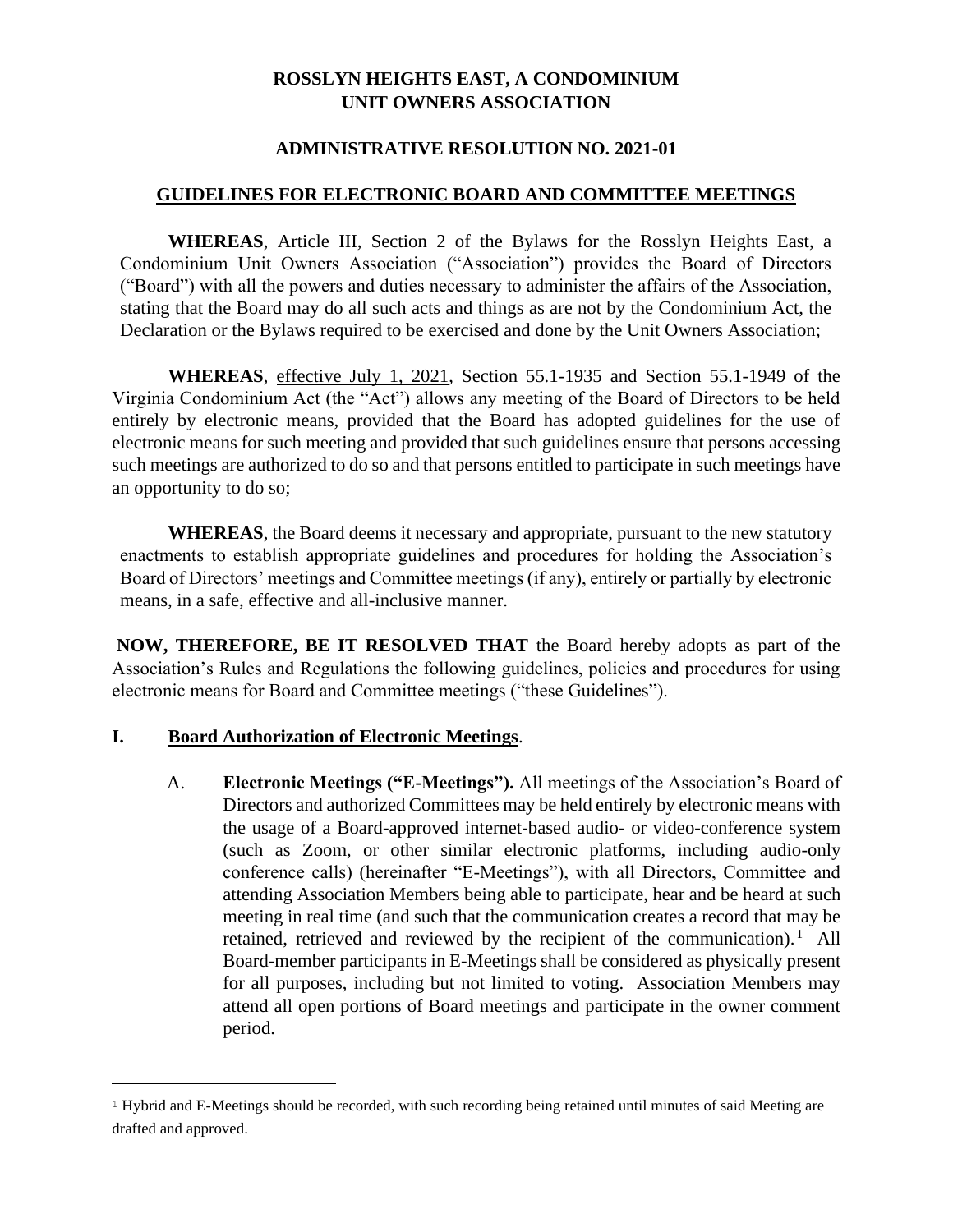B. **Hybrid Option**. Notwithstanding the foregoing, at the option of the Board or Committee, as appropriate, a Board or Committee E-Meeting can also be attended in person at a physical meeting location, so the meeting is being held partially (rather than entirely) by electronic means (referred to herein as "Hybrid Meetings").

Hybrid Meetings have a physical meeting location, but allow individuals the option to attend either by electronic means or in-person at the meeting location. If a meeting is to be conducted as a Hybrid Meeting, the notice of the meeting shall so state. Nothing herein shall be construed to require a Board or Committee to exercise the option of having Hybrid Meetings

- **II. Technical Requirements.** Beginning July 1, 2021, all Board and Committee meetings may be E-Meetings using a Board-approved video- and/or audio-conference system. For purposes of these Guidelines, the applicable approved audio- or video-conference system is referred to as the "E-Meeting Platform." As context requires, references to an "E-Meeting Platform" shall include Hybrid Meetings.
	- 1. Technical Requirements and Malfunctions. Each person attending through electronic means is responsible for his or her own audio and internet connections; no vote or other action at the meeting will be invalidated on the grounds that the loss of, or poor quality of, a person's connection prevented participation in the meeting.
	- 2. Platform. The E-Meeting Platform must be set up in a manner that:
		- a. Implements reasonable measures to verify that each person accessing the E-Meeting is authorized to do so, such as providing authorized attendees a unique identifier number, verification code, password or link to enter the meeting as a means to authenticate the attendee's identity;<sup>2</sup>
		- b. Implements reasonable measures so that persons entitled to participate in the meeting have an opportunity to do so, allowing those remotely attending the E-Meeting to participate, hear and be heard at such meeting in accordance with applicable law;
		- c. Allows the meeting to be held in reasonable compliance with these Guidelines and with reasonable data security protocols; and
		- d. Allows for one or more authorized meeting "hosts" designated by the Board or Committee for purposes of having access to the control panel for the E-Meeting (such as for muting and unmuting attendees, controlling the screen view, removing unauthorized persons, etc.).

<sup>&</sup>lt;sup>2</sup> As noted hereinbelow, the Board or Agent may implement alternate means of confirming owner identification during a meeting if said means can reasonably verify the owner's identity.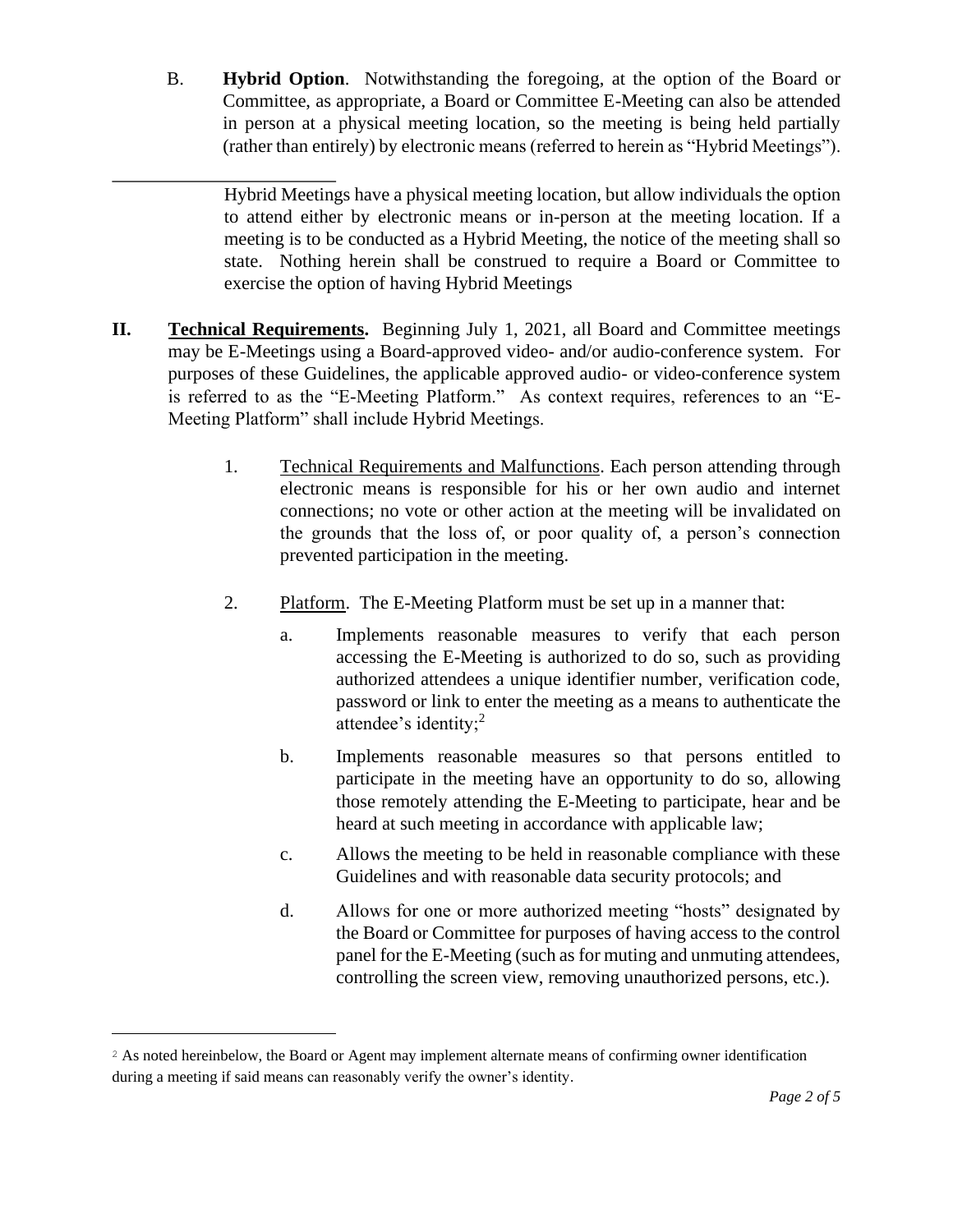- 3. Board Authority to Change Meeting Method. If the Board determines that these Guidelines are not being followed, that there are too many technical difficulties, or that using an E-Meeting Platform is not in the best interests of the Association, the Board may change the method by which meetings (or any particular meeting) are held, including a wholly in-person meeting at a physical location.
- 4. Reasonable Alternative. At least ten days prior to a planned E-Meeting or, if later, upon viewing the meeting notice, any Owner needing to conduct

business with the Association at that meeting who cannot (or desires not to) conduct business by electronic means at the meeting must notify the Association in writing of such circumstances so a reasonable alternative can be discussed and made available. A reasonable alternative may be for the Owner to submit written comments in advance, or, in the sole discretion of the Board or Committee, the use of a Hybrid Meeting option noted hereinabove.

# **III. In-Person Attendance at Hybrid Meetings**.

- A. Hybrid Meetings. If a Hybrid Meeting has been authorized by the Board or Committee, in-person physical attendance at the meeting location must be allowed (subject to reasonable occupancy limits for fire code or other health or safety purposes). Those physically attending a Hybrid Meeting understand they may be attending and/or observing the meeting primarily through electronic means, particularly if the majority of attendees (including the directors, committee members and chairpersons) are attending virtually.
- B. Association Representative's Duties. Those Association representatives physically present at the meeting location should attempt to resolve any issues that may occur at the meeting location impacting the electronic means being used for the meeting (such as ensuring the presence of an adequate speaker or other electronic device so that those physically present can hear or view the meeting proceedings).
- **IV. Notices and Log-In/Call-In information for E-Meetings.** Unless different requirements are stated in applicable governing documents or applicable law, notice of Board and Committee Meetings will be provided in a manner calculated to be available to a majority of Owners, including via electronic means. Prior to the meeting, the Board or Committee (or the Agent) will provide the website link and access code necessary to connect to the EMeeting Platform either for video and audio (or for audio-only meetings, the phone number and access code needed to connect to the conference call).
- **V. Member Comment Period**. At all regular meetings of the Board or Committees, the Agenda of such meeting shall include a time for Members to comment on any matter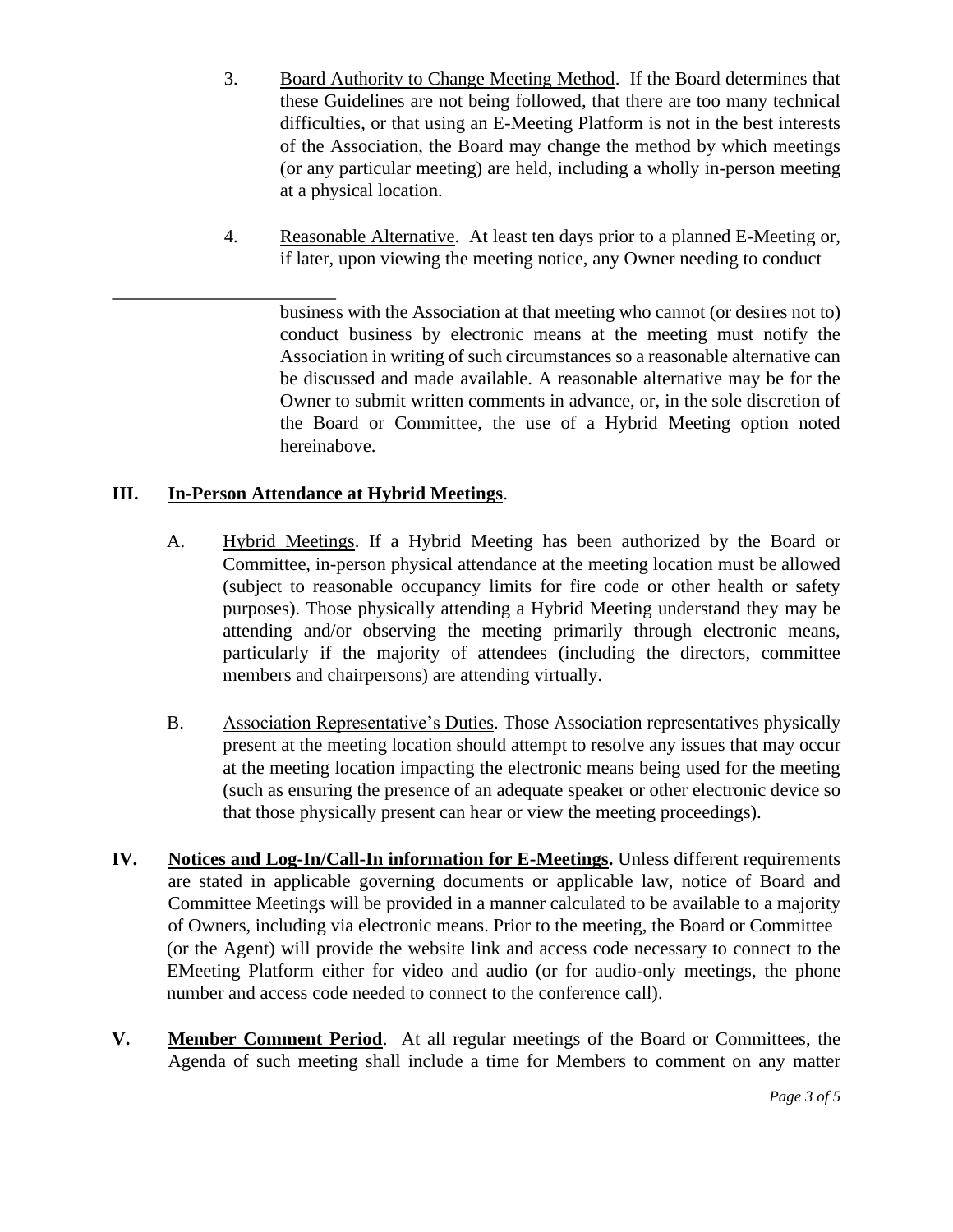relating to the Association. At Special Meetings, Member comments will be limited to the topics comprising the basis for the Meeting. The Comment Period shall be conducted by appropriate means which allow Members of the Association and/or the Directors or Committee Members attending to communicate with one other by the electronic means chosen to conduct the E-Meeting (including via audio or written "chat" functions).

- **VI. Use of E-Meeting Platform**. Whether for E-Meetings or Hybrid Meetings, the following procedures and requirements apply when using a E-Meeting Platform:
	- A. Log-In**.** The Managing Agent, Board member or Committee Member responsible for scheduling and setting up the meeting in the E-Meeting Platform will do so in a manner that allows log-in to begin at least 5 minutes before the convening of the meeting. Persons attending remotely must truthfully identify themselves as required to log into the Platform.
	- B. Forced disconnections**.** The presiding office of the E-Meeting may cause or direct the disconnection or muting of a person's connection if it is causing undue interference with the meeting or if the person is disrupting the meeting and refuses to comply with these Guidelines or applicable protocols. This same process may be used for those meetings using a traditional telephone conference call.
	- C. Executive Sessions**.** For Board and Committee meetings, the Association shall, with explanation to unit owner participants, limit the E-Meeting Executive Session to Board or Committee members, property management representatives and legal counsel.
	- D. Speaking at the Meeting**.** Owners wishing to speak during the designated Member Comment part of a Board or Committee meeting are encouraged to sign up in advance of the meeting. To facilitate attendees seeking recognition by the presiding officer/chair, the E-Meeting Platform may be set up so that a member can physically or electronically "raise" their hand and/or electronically send a message requesting the floor.
	- E. Video display.If possible, the video feed of the presiding officer of the meeting will be displayed throughout the meeting, and the video of the person currently recognized to speak will be displayed.
	- F. Recording of Meeting. The same Rules and Regulations applicable to recording meetings while present at the physical meeting location also apply to recording EMeetings and Hybrid Meetings.
	- G. Voting**.** Voting by Board and Committee members will be by voice vote or by audible roll call unless a different method is approved by majority vote of the Board (or Committee) or as allowed by law.